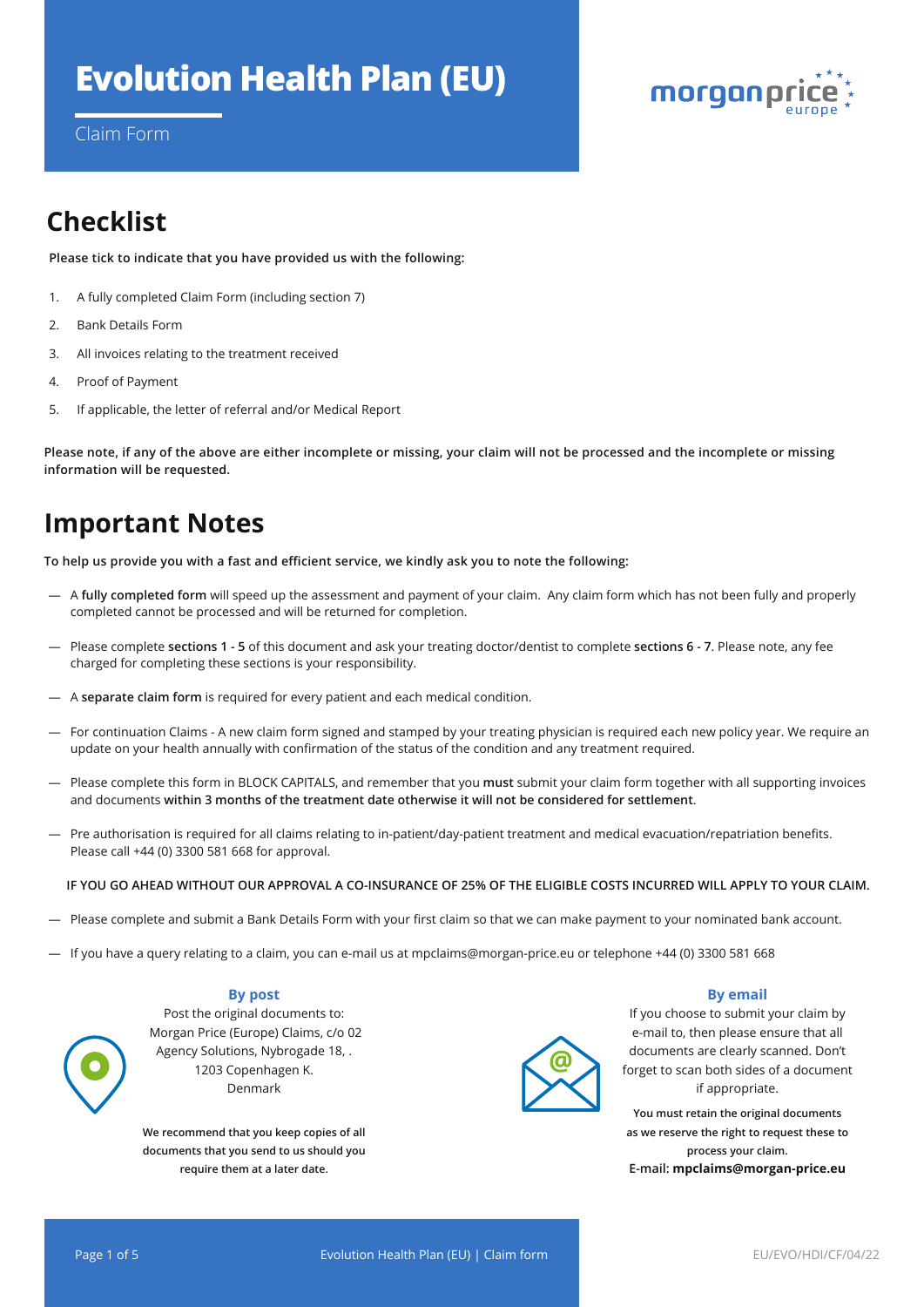

## **PLEASE ENSURE ALL SECTIONS ARE COMPLETED**

| -1 |  | <b>Claim details</b> |  |  |
|----|--|----------------------|--|--|
|    |  |                      |  |  |

| Is this a new claim?                                                                                                         |     |         | Yes                   | <b>No</b> |
|------------------------------------------------------------------------------------------------------------------------------|-----|---------|-----------------------|-----------|
| Is this a continuation of a previous claim with Morgan Price?<br>If yes, please provide a claim number if you have one.      |     |         | Claim No.             |           |
| Is this a claim for which you have obtained pre-authorisation?                                                               | Yes | No      | Pre-authorisation No. |           |
| $\overline{\mathbf{2}}$<br><b>Policyholders details</b>                                                                      |     |         |                       |           |
| Policy number                                                                                                                |     |         |                       |           |
| Title<br>Forename(s)                                                                                                         |     | Surname |                       |           |
| Correspondence address                                                                                                       |     |         | Post/Zip code         |           |
| Phone<br>Mob                                                                                                                 |     | Email   |                       |           |
| <b>Patient details</b><br>$\overline{\mathbf{3}}$                                                                            |     |         |                       |           |
| Forename(s)<br>Title                                                                                                         |     | Surname |                       |           |
| Date of birth                                                                                                                |     |         |                       |           |
| Is this claim related to an accident?                                                                                        |     |         | Yes                   | No        |
| Is your claim the result of third party negligence e.g. as the result of an accident?                                        | Yes | No      |                       |           |
| If yes, please give details:                                                                                                 |     |         |                       |           |
| Are the expenses recoverable either in whole or in part from any other source or insurance policy?                           | Yes | No      |                       |           |
| If yes, please give details including name of the other insurer and the policy number:                                       |     |         |                       |           |
| Are you entitled to benefits under any state care funded medical care scheme?                                                |     |         | Yes                   | <b>No</b> |
| If yes, please give details including the state care scheme, your reference number and confirm the level of benefit covered. |     |         |                       |           |
|                                                                                                                              |     |         |                       |           |

# **4 Claim information**

| <b>a.</b> Please describe your illness/symptoms: |  |
|--------------------------------------------------|--|
|                                                  |  |

**b.** Please state the date that you first became aware of the symptoms:

**c.** Have you ever received treatment (including over the counter medication) for this condition or any related condition before this episode?

Yes No If yes, please provide details below: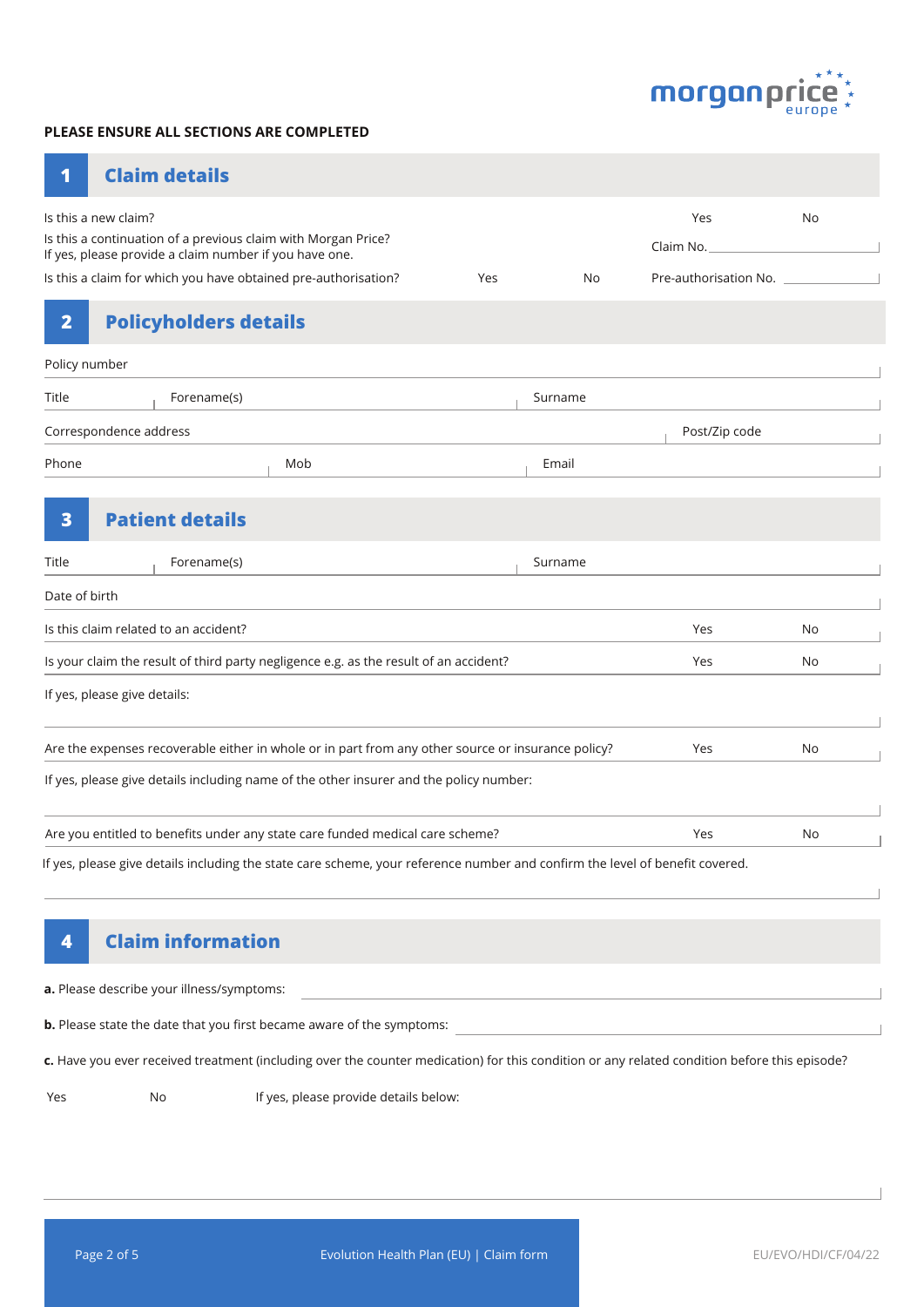

# **4 Claim information** — continued

**d.** Please list below the invoices you are submitting for reimbursement (Please note, if any of the invoices you submit are unclear, these will be sent back to you):

| Date of treatment | Expenses for which reimbursement<br>is required | State the currency<br>and amount paid | To whom should we<br>make settlement* | Currency of<br>accounts |
|-------------------|-------------------------------------------------|---------------------------------------|---------------------------------------|-------------------------|
|                   |                                                 |                                       |                                       |                         |
|                   |                                                 |                                       |                                       |                         |
|                   |                                                 |                                       |                                       |                         |
|                   |                                                 |                                       |                                       |                         |

### **\* Please ensure that a Bank Details Form has been provided to us.**

# **5 Patient signature and release**

I certify that to the best of my knowledge, this claim form does not contain any false, misleading or incomplete information. I understand that in the event that this claim is found to be fraudulent in whole or in part, the policy will be invalidated and I will be liable for prosecution. In respect of any medical claim, I hereby authorise my general practitioner, health professional or other relevant medical establishment to provide any health details or medical records that may be requested by Morgan Price Europe, or their appointed representatives.

#### **If a minor was treated, a parent or guardian should sign this section.**

| Patient signature | Date |
|-------------------|------|
|-------------------|------|

## **6 Dental claims (to be completed by treating dentist)**

| Name of dentist                                                                     | Qualifications/credentials |  |         |     |    |
|-------------------------------------------------------------------------------------|----------------------------|--|---------|-----|----|
| Dental clinic name                                                                  | Phone                      |  | Email   |     |    |
| Address                                                                             |                            |  |         |     |    |
| Post/Zip code                                                                       |                            |  | Country |     |    |
| Has the patient been attending regular routine check-ups?                           |                            |  | Yes     | No  |    |
| Date that the patient visited you for treatment:                                    |                            |  |         |     |    |
| Reason for the visit:                                                               |                            |  |         |     |    |
| Was the patient suffering dental pain at the time he/she visited you for treatment? |                            |  |         | Yes | No |
| Is the treatment for a new filling or a replacement filling?                        |                            |  |         | Yes | No |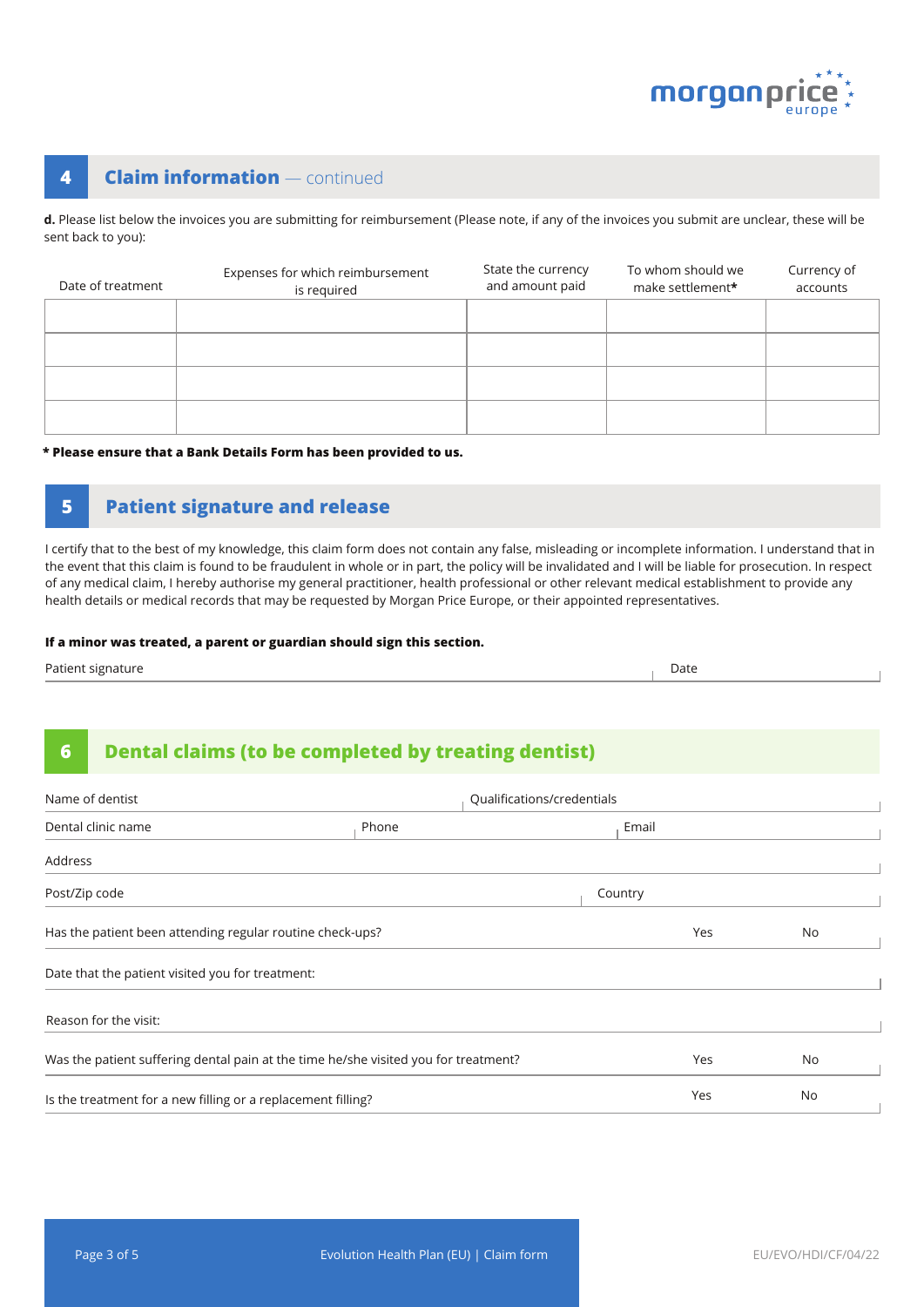

# In your opinion, has the patient maintained good dental hygiene? If no, please provide details below: Yes No Date of the patient's last check-up: **Dentist signature Date 6 Dental claims (to be completed by treating dentist)** — continued Reason for check-up:

## **This section must either be typed or completed in BLOCK CAPITALS.**

# **7 Medical information (to be completed by treating physician)**

| Name of doctor/specialist           |       | Qualifications/credentials |          |           |  |
|-------------------------------------|-------|----------------------------|----------|-----------|--|
| License Number                      |       | Governing Body             |          |           |  |
| Hospital/clinic name                | Phone |                            | Email    |           |  |
| Address                             |       |                            |          |           |  |
| Post/Zip code                       |       |                            | Country  |           |  |
| Indicate type of treatment received |       |                            | Elective | Emergency |  |
|                                     |       |                            |          |           |  |

#### **ICD code:**

**Please provide full details of the medical condition requiring treatment and the treatment given.**

Was this their first visit to you? If yes, were they referred to you? If yes, please provide details of the person referring them.

| On what date did the patient first present these symptoms to you?                                          |     |    |  |
|------------------------------------------------------------------------------------------------------------|-----|----|--|
| Prior to consulting you, when did the patient first notice signs or<br>symptoms of this medical condition? |     |    |  |
| Are you aware of any treatment given for this or any related illness in the past?                          | Yes | No |  |